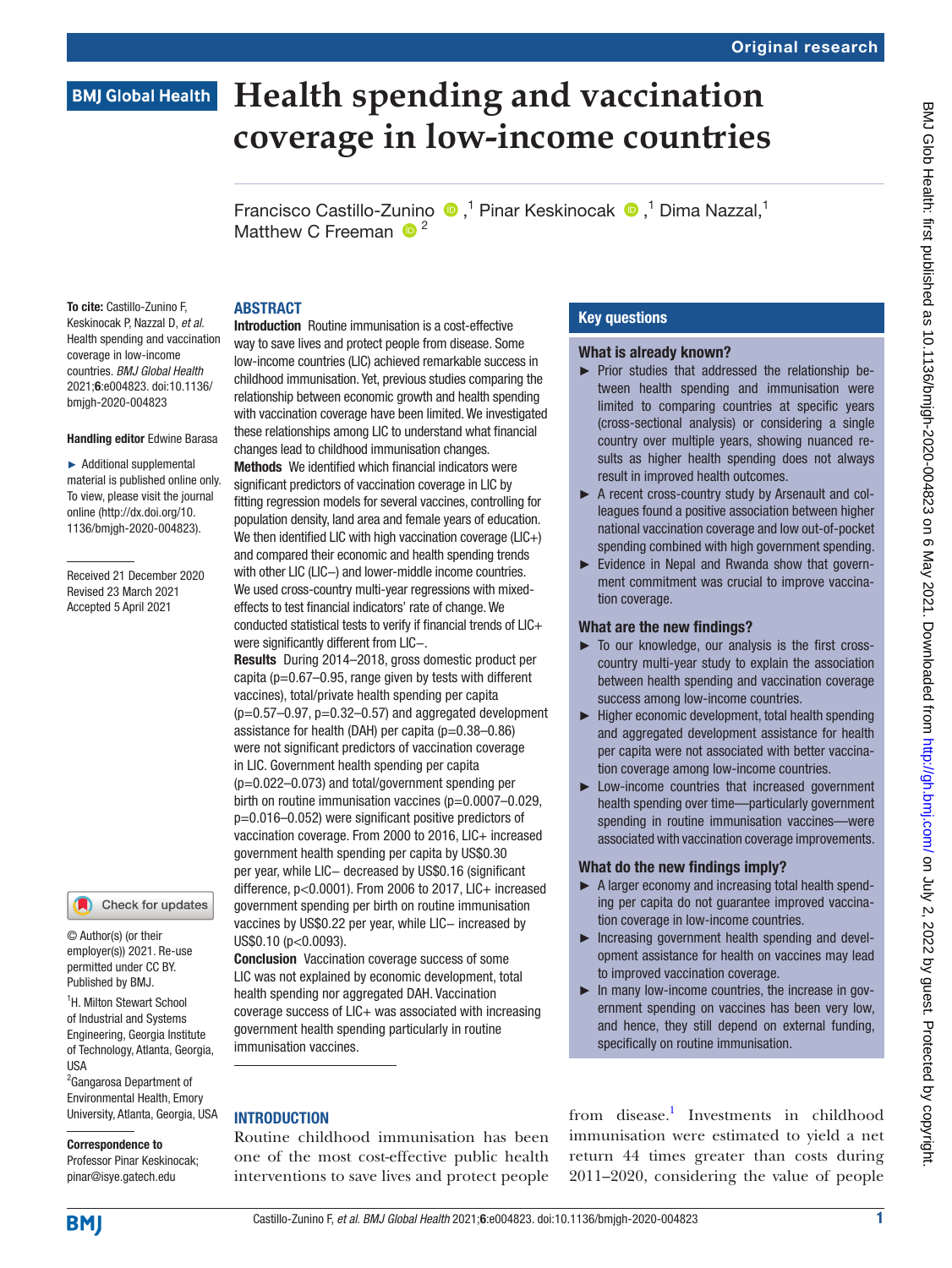living longer/healthier lives and not needing treatment for vaccine-preventable diseases.<sup>[2](#page-7-1)</sup>

Global childhood immunisation has significantly improved in the past decades, but there is still progress to be made in increasing coverage<sup>[3](#page-7-2)</sup> and understanding the impact of spending. External funding supporting vaccination efforts had a positive effect in third dose of diphtheria-tetanus-pertussis (DTP3) vaccination coverage from 1995 to 2004, while the effect was not significant in nations that reached a coverage greater than  $65\%$ <sup>[4](#page-7-3)</sup> Gavi, the Vaccine Alliance, received US\$ 7.1 billion from governments and private organisations to support immunisation and health systems of low-income countries (LIC) and lower-middle income countries (LMIC) during  $2016-2020$ .<sup>[5](#page-7-4)</sup> The goal of the Global Vaccine Action Plan 2011–2020 was to reach a 90% national coverage by the end of the period. $6$  Despite the major efforts of international organisations and governments to improve vaccination coverage worldwide, DTP3 coverage has remained relatively consistent between 2010 (84%) and 2018  $(86\%)$ .

Organisations, such as the Institute for Health Metrics and Evaluation (IHME), WHO and UNICEF, have analysed several health financing indicators with different disaggregation levels, for example, funding by source and health focus area.<sup>8-10</sup> These efforts enabled researchers to project health spending patterns, identify and track spending trends, and do multivariate analysis combined with other health outcomes.<sup>11 12</sup>

The objective of this study is to understand the impact of health financing indicators over time on vaccination coverage rates of LIC. We used fixed-effects and mixedeffects regression models $13$  to statistically compare LIC, regarding income, health spending and vaccine spending, per capita or per live birth. To the best of our knowledge, this is the first cross-country study that statistically analyses the differences among LIC in terms of health financing over time and vaccination coverage success.

Among LIC, we identified a subgroup (referred to as LIC+) with high-performance vaccination coverage compared with other LIC (referred to as LIC−) and LMIC. We investigated the time-varying differences of financial factors, such as development assistance for health (DAH) and government spending on health per capita, between LIC+ and LIC−; LMIC were used as benchmark.

#### **METHODS**

#### **Overview**

This study consists of two parts, the first uses linear fixedeffects regression models to perform a cross-section analysis among LIC; without considering LMIC. The goal is to identify financial indicators that are the most significant predictors of vaccination coverage in LIC; after controlling for other variables such as population density, land area and female years of education.

The second part uses linear mixed-effects regression models to compare the financial trends over time between different groups of countries: LIC+, LIC− and LMIC (LMIC were used as a benchmark). The goal is to evaluate if the rate of change of financial indicators were significantly different between LIC+ and LIC− during the last decades.

#### Data sources and processing

A summary of data sources can be found in the [online](https://dx.doi.org/10.1136/bmjgh-2020-004823) [supplemental table 1](https://dx.doi.org/10.1136/bmjgh-2020-004823). We used the WHO and UNICEF estimates of national infant immunisation coverage (WU1<sup>14</sup>) from years 2000–2018. We considered the DTP1 and DTP3 vaccines, first dose of measles-containing vaccine (MCV1), BCG vaccine and third dose of polio vaccine (Pol3)—these vaccines were picked because they target diseases included in the Expanded Programme on Immunisation since  $1977<sup>15</sup>$  These estimates are based on government reports that are supplemented by survey results from the published and grey literature, in addi-tion to feedback from local experts.<sup>[16](#page-7-12)</sup>

From the World Bank's world development indicators  $(WB1<sup>17</sup>)$  we obtained countries' population and live birth rate, and used them to calculate per live birth values. We also used gross national income (GNI) and gross domestic product (GDP) per capita. GNI values are expressed in US\$ using World Bank Atlas method and GDP values are expressed in current US\$. Land area  $(km^2)$  was used to calculate population density (population/ $km^2$ ) and both indicators were used as control variables in the fixedeffects model.

As an additional control variable in the fixed-effects model, we used the female mean years of schooling from the United Nations' human development reports  $(UNDP1^{18})$ —the average number of years of education received by woman ages 25 and older, converted from educational attainment levels using official durations of each level.

Global health spending estimates for 195 countries and territories were obtained from publicly available data  $(HME1<sup>8</sup>)$ . We used the total health spending per capita data disaggregated into government, out-of-pocket, prepaid private and DAH (expressed in constant 2018 US\$). DAH are the financial resources for the improvement and maintenance of health, transferred from major health development agencies to LIC and LMIC. We calculated private health spending as the sum of out-of-pocket and prepaid private health spending.

DAH estimates from 1990 to 2018 were disaggregated by health focus areas (IHME2<sup>[9](#page-7-15)</sup>). We used DAH spent on newborn and child health and more specifically spent on vaccines (expressed in constant 2018 US\$). DAH on vaccines include funding for routine immunisation, new vaccines introduction and support for delivery components such as cold chain optimisation, systems strengthening and human resources. We removed values marked as duplicates by IHME and data from 2018 since they contained few preliminary estimates.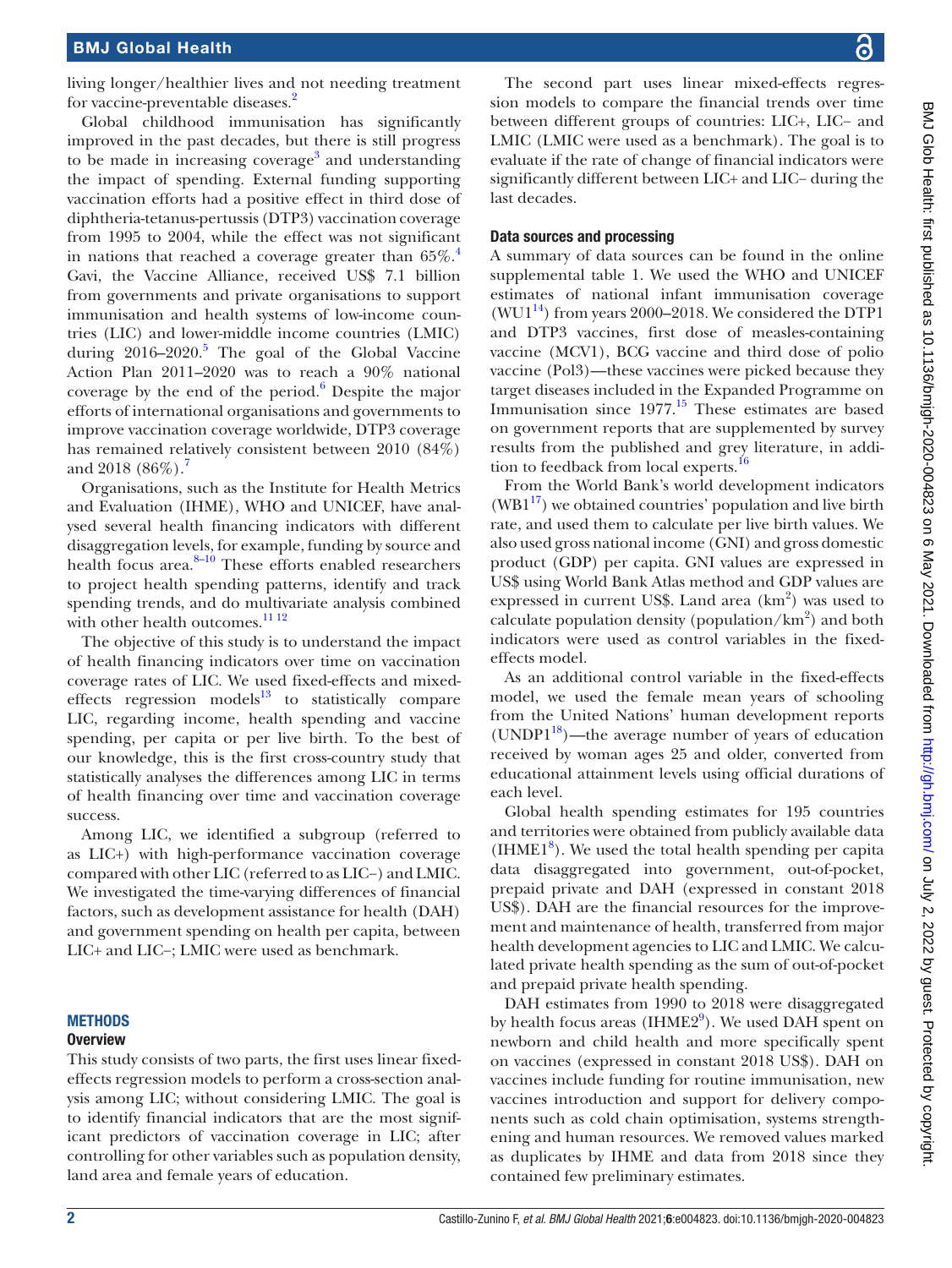From the immunisation financing indicators  $(WU2^{10})$ , from the WHO–UNICEF joint reporting form, we used total spending and government health spending on vaccines used in routine immunisation (expressed in constant 2010 US\$). The spending on routine immunisation vaccines does not include delivery services nor spending on vaccines used for supplementary activities (included in DAH on vaccines estimates). We removed data from 2018 since these are self-reported by countries and have not been audited by WHO.

#### Patient and public involvement

Patients were not involved.

#### Selecting and grouping countries

We studied countries that were either LIC or LMIC in 2018 according to the World Bank's income categorisation. GNI per capita was US\$1025 or less for LIC (31 countries), and between US\$1026 and US\$3995 for LMIC (47 countries). We removed countries with no World Bank income category nor GNI per capita reported during 2000–2018. To avoid over-representing smaller nations, we removed countries whose population had never reached 1 million people; the latter criteria only removed countries from LMIC and not from LIC. These criteria resulted in the selection of 24 LIC and 36 LMIC for the analyses.

For the mixed-effects models, we defined subgroup LIC+ among LIC by selecting countries with a mean DTP3 coverage above 90% during 2014–2018; matching the 90% DTP3 coverage goal of the Global Vaccine Action Plan.<sup>[6](#page-7-5)</sup> We picked DTP3 coverage as a grouping criteria because it is widely used as proxy of routine vaccine system performance, it has always been part of the Expanded Programme on Immunisation, $15$  and indicates the completion of the initial routine immunisation.[19](#page-7-17) This criteria leads to three country groups: LIC+, LIC− and LMIC as summarised in [online supplemental](https://dx.doi.org/10.1136/bmjgh-2020-004823) [table 2](https://dx.doi.org/10.1136/bmjgh-2020-004823).

Gavi-supported countries pay a portion of their vaccine costs depending on each country's GNI per capita. Gavi's co-financing model splits countries into four groups, decreasing Gavi funding from left to right: initial self-financing, preparatory transition, accelerated transition and full self-financing. LIC group closely resembles countries in the 'initial self-financing' Gavi group of  $2018<sup>20</sup>$  $2018<sup>20</sup>$  so they received similar levels of Gavi funding; except for Tajikistan in LIC+ and Yemen in LIC− that belong in Gavi group 'preparatory transition'. Only two countries in LMIC are in the 'initial self-financing' group: Senegal and Zimbabwe. [Online](https://dx.doi.org/10.1136/bmjgh-2020-004823) [supplemental table 2](https://dx.doi.org/10.1136/bmjgh-2020-004823) shows the Gavi group of each LIC and LMIC studied country.

#### Cross-Sectional comparison of LIC

We conducted a cross-sectional analysis among LIC to determine which financial indicators are statistically

significant predictors of vaccination coverage. We used fixed-effects models with vaccination coverage as dependent variable—testing vaccines DTP1, DTP3, MCV1, BCG and Pol3 as robustness checks. We tested each financial indicator as an independent variable separately to compute p values and check for significance. The independent variables tested were GNI per capita, GDP per capita, total/government/private health spending per capita, DAH per capita, DAH on newborn and child health vaccines per live birth, total/government spending on routine immunisation vaccines per live birth.

Control variables were used in all fixed-effects regression models, including the demographic and geographic indicators of population density, land area and female mean years of schooling. Prior studies found that higher population density, smaller land area and more years of female schooling are associated with higher vaccination coverage.<sup>21</sup> <sup>22</sup>

We used logistic-logarithmic transformed regression models since the logistic function normalises the dependent variables (vaccination coverage is a percentage) and logarithmic transformations normalise the independent and control variables. Variables were averaged through 2014–2018 to reduce within country variability; this year range also matches the DTP3 grouping criteria in the mixed-effects models.

#### Comparing groups of countries' rate of change

We compared LIC+ with LIC− and LMIC to understand the relationship between income and health spending rate of change and vaccination coverage success. LMIC was used as a benchmark for comparison (considering their higher levels of spending). The data used in the models span the years 2000–2018 (subject to data availability per country, summarised in [online supplemental](https://dx.doi.org/10.1136/bmjgh-2020-004823) [table 1\)](https://dx.doi.org/10.1136/bmjgh-2020-004823), aligning with the launch of the Millennium Development Goals $^{23}$  and the creation of Gavi in year 2000. We used mixed-effects models $^{13}$  $^{13}$  $^{13}$  that enable regression analysis with correlated variables, in this case by considering the random-effects of countries, and are unbiased estimators when data are missing at random<sup>24</sup> [\(online supplemental table 1](https://dx.doi.org/10.1136/bmjgh-2020-004823) shows the percentage of data points missing for each variable). Fixed-effects were implemented for each country group and year period, to enable the comparison of trend rate of change (slopes) between LIC+, LIC− and LMIC.

For significance testing, we used three different approaches: an asymptotic  $\chi^2$  test, a Kenward-Roger approximation for F tests for reduction of mean structure and a parametric bootstrap method. $25$  We computed two kinds of p values with each of the three approaches, to determine any significant differences between the group trends of LIC+ versus LIC−. First, we computed the p values of the slope coefficients, seeing if rate of change between country groups were statistically different. Second, we computed the p value of all coefficients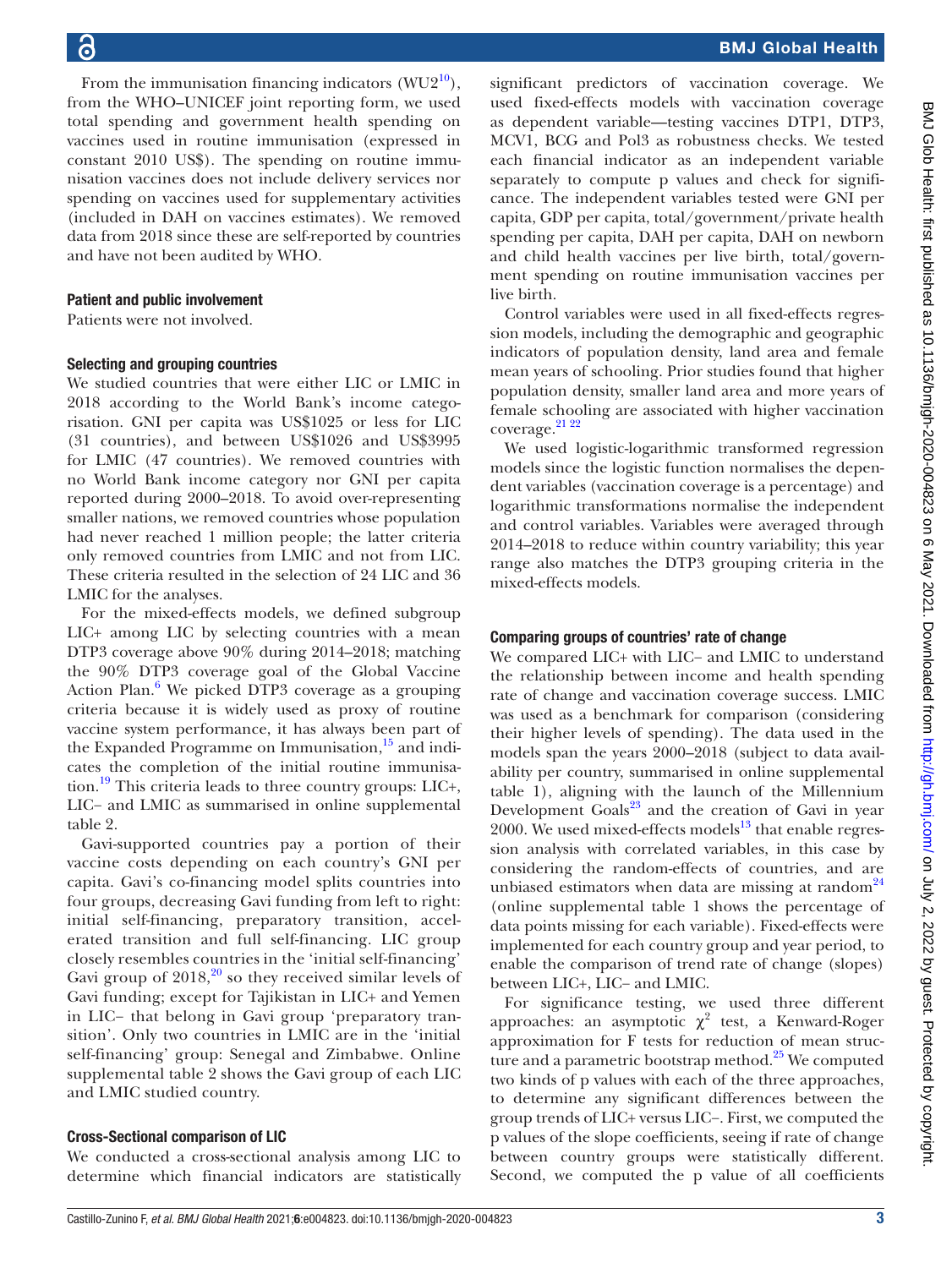combined—incorporating the intercept plus slope of the trends. The code implementation of the mixed-effects models and significance testing can be found in the [online supplemental materials](https://dx.doi.org/10.1136/bmjgh-2020-004823).

#### Mixed-Effects models

The linear mixed-effects models used can be formulated as follows:

$$
var_{ij} = \beta_{0j} + t\beta_{1j} + R_{ij}
$$
 (1)

for each year *t* and country *j.*

$$
\beta_{0j} = \alpha_{00} + U_j \tag{2}
$$

for each country *j* in LIC+.\n
$$
\beta_{0j} = \alpha_{00} + \alpha_{01} + U_j \tag{3}
$$

for each country *j* in LIC−.

$$
\beta_{0j} = \alpha_{00} + \alpha_{02} + U_j \tag{4}
$$

for each country *j* in LMIC.

$$
\beta_{1j} = \alpha_{10} \tag{5}
$$

for each country *j* in LIC+.

$$
\beta_{1j} = \alpha_{10} + \alpha_{11} \tag{6}
$$

for each country *j* in LIC−.

$$
\beta_{1j} = \alpha_{10} + \alpha_{12} \tag{7}
$$

for each country *j* in LMIC.

$$
R_{ij} \sim N(0, \sigma^2) \tag{8}
$$

for each year *t* and country *j.*

$$
U_j \sim N(0, \tau^2) \tag{9}
$$

for each country *j.*

Equation (1) represents the linear regression of the tested variable dependent of time. The data value in year *t* of country *j* is represented by  $var_{n}$ . Coefficients  $\beta_{0i}$  and  $\beta_{1i}$ are the intercept and slope, respectively, of each country *j*, which changes depending on which group they belong to. Random variables  $R_i$  illustrate the random noise within samples, that have a normal distribution with mean 0 and variance  $\sigma^2$  as shown in equation (8).

Equations  $(2)$ – $(4)$  represent the intercept coefficients of LIC+, LIC− and LMIC, respectively. LIC+ have a base intercept  $\alpha_{00}$ , then each LIC− and LMIC have their own differences from the base intercept (coefficients  $\alpha_{01}$  and *α*<sub>09</sub>, respectively).

Equations  $(5)-(7)$  represent the slope coefficients of LIC+, LIC− and LMIC, respectively. LIC+ have a base slope  $\alpha_{10}$ , then each LIC− and LMIC have their own differences from the base slope (coefficients  $a_{11}$  and  $a_{12}$ , respectively). Random variables *Uj* are random-effects that consider intercept variations within each country; they have a normal distribution with mean 0 and variance *τ 2* as seen in equation (9). We computed p values, SEs and CIs for LIC+ and LIC−.

#### **RESULTS**

After fitting the cross-section fixed-effects models for 2014–2018 averages, as summarised in [table](#page-4-0) 1, government health spending per capita (p=0.022–0.073, range

given by tests with different vaccines) and total/government spending per birth on routine immunisation vaccines (p=0.0007–0.029, p=0.016–0.052) show up as positively associated and statistically significant predictors of vaccination coverage. Other indicators such as GDP/GNI per capita (p>0.67, p>0.53), total/private health spending per capita (p>0.57, p>0.32) and DAH per capita (p>0.38) did not show up as significant. DAH per birth on newborn and child health in general was not associated with improved vaccination coverage (p>0.47), although it was almost significant when considering only DAH on vaccines (p=0.076–0.33).

The country grouping criteria used by the mixed-effects models generated groups LIC+, LIC− and LMIC. During 2014–2018, LIC+ had a mean DTP3 coverage of 94%; surpassing LIC− (72%) and LMIC (85%). [Table](#page-4-1) 2 shows the vaccination coverage summary for other mandatory vaccines proposed by  $WHO$ .<sup>[15](#page-7-11)</sup> Every country in LIC+ outperformed the mean coverage of LIC− and LMIC for each studied mandatory vaccine, showing that LIC+ have outstanding vaccination coverage overall and not limited to outstanding DTP3 coverage.

For the mixed-effects models, we prioritised the analysis of financial indicators that were significant predictors of vaccination coverage, as indicated by the cross-sectional analysis [\(table](#page-4-0) 1). We fitted the year trends of government health spending per capita and total/government spending per birth on routine immunisation vaccines. We also included DAH per birth on newborn and child health vaccines in the analysis for being close to the p=0.05 threshold. The other financial indicators were also fitted into the mixed-effects models and their results can be found in the [online supplemental materials.](https://dx.doi.org/10.1136/bmjgh-2020-004823)

[Table](#page-5-0) 3 summarises the intercept and slope (yearly rate of change) coefficients for each financial indicator and shows the p values of the country group comparisons to test if their indicator trends were significantly different. [Figures](#page-6-0) 1–3 show the trends of the most relevant financial indicators studied; additional plots can be found in the [online supplemental material](https://dx.doi.org/10.1136/bmjgh-2020-004823) for the other financial indicators.

Government health spending per capita of LIC+ and LIC− had a significantly different rate of change (p<0.0001), increasing yearly for LIC+ by US\$0.30 while decreasing yearly for LIC− by US\$0.16. [Figure](#page-6-0) 1 shows the government health spending per capita trends for country groups LIC+, LIC− and LMIC during 2000–2016. LMIC had the highest government health spending per capita, while all LIC+ countries eventually surpassed the LIC− trend except for Gambia.

The trends and rate of change of DAH per birth on newborn and child health vaccines were not statistically different between LIC+ and LIC− (p>0.28) although LIC+ appears to be slightly above LIC− as seen in [figure](#page-6-1) 2. LIC+ and LIC− had similar rate of change of US\$1.19 and US\$1.34 per year, respectively.

The LIC+ trend began with a higher total spending per birth on routine immunisation vaccines than LIC−,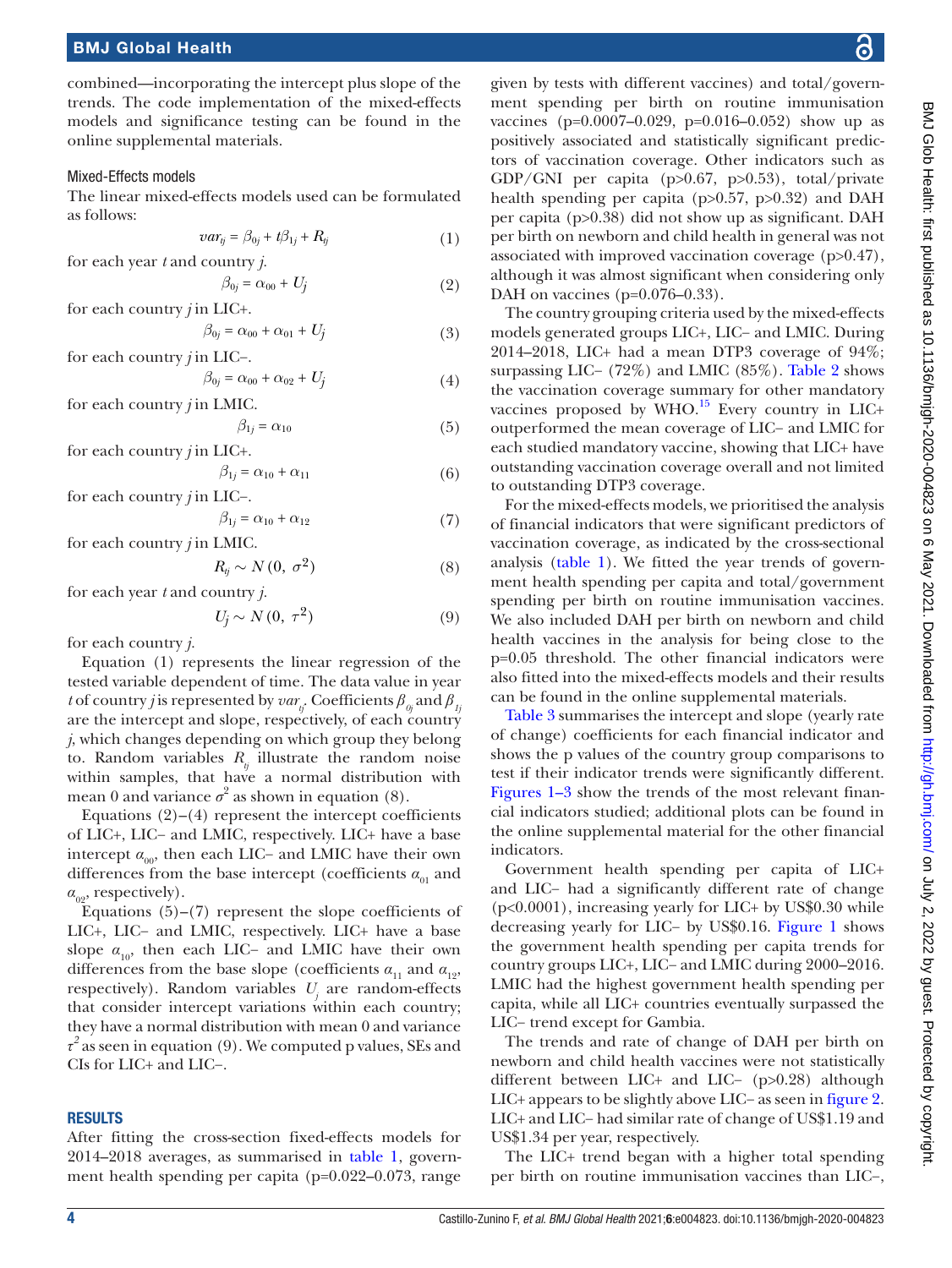<span id="page-4-0"></span>

| Summary of cross-section fixed-effects regression models<br><b>Table 1</b> |          |                  |       |            |                  |                   |                          |                   |                   |                   |
|----------------------------------------------------------------------------|----------|------------------|-------|------------|------------------|-------------------|--------------------------|-------------------|-------------------|-------------------|
|                                                                            | P values |                  |       |            |                  |                   | <b>Coefficients (SE)</b> |                   |                   |                   |
| <b>Financial indicator</b>                                                 | DTP1     | DTP <sub>3</sub> | MCV1  | <b>BCG</b> | Pol <sub>3</sub> | DTP1              | DTP <sub>3</sub>         | MCV <sub>1</sub>  | <b>BCG</b>        | Pol <sub>3</sub>  |
| GDP per capita                                                             | 0.94     | 0.95             | 0.74  | 0.67       | 0.86             | $-0.05$<br>(0.61) | 0.03<br>(0.58)           | 0.20<br>(0.59)    | 0.31<br>(0.70)    | $-0.10$<br>(0.56) |
| GNI per capita                                                             | 0.94     | 0.85             | 0.60  | 0.53       | 0.99             | 0.04<br>(0.58)    | 0.10<br>(0.55)           | 0.30<br>(0.55)    | 0.42<br>(0.65)    | 0.00<br>(0.53)    |
| Total health spending per<br>capita                                        | 0.57     | 0.85             | 0.80  | 0.82       | 0.97             | 0.34<br>(0.59)    | 0.11<br>(0.57)           | 0.15<br>(0.58)    | 0.16<br>(0.68)    | 0.02<br>(0.54)    |
| Government health spending 0.034<br>per capita                             |          | 0.022            | 0.042 | 0.073      | 0.025            | 1.10<br>(0.48)    | 1.11<br>(0.44)           | 1.02<br>(0.47)    | 1.08<br>(0.57)    | 1.05<br>(0.43)    |
| Private health spending per<br>capita*                                     | 0.57     | 0.53             | 0.49  | 0.32       | 0.41             | $-0.18$<br>(0.31) | $-0.19$<br>(0.29)        | $-0.21$<br>(0.30) | $-0.35$<br>(0.34) | $-0.23$<br>(0.28) |
| DAH per capita                                                             | 0.41     | 0.86             | 0.85  | 0.38       | 0.84             | 0.28<br>(0.33)    | 0.06<br>(0.32)           | 0.06<br>(0.33)    | 0.34<br>(0.38)    | 0.06<br>(0.31)    |
| DAH per birth on newborn<br>and child health                               | 0.77     | 0.97             | 0.87  | 0.47       | 0.93             | 0.18<br>(0.61)    | 0.02<br>(0.57)           | 0.09<br>(0.59)    | 0.50<br>(0.68)    | 0.05<br>(0.55)    |
| DAH per birth on newborn<br>and child health vaccines                      | 0.15     | 0.076            | 0.20  | 0.33       | 0.12             | 0.86<br>(0.57)    | 0.98<br>(0.52)           | 0.74<br>(0.56)    | 0.67<br>(0.67)    | 0.83<br>(0.51)    |
| Total spending per birth<br>on routine immunisation<br>vaccines            | 0.0033   | 0.0007           | 0.014 | 0.029      | 0.0007           | 1.12<br>(0.33)    | 1.18<br>(0.29)           | 0.94<br>(0.34)    | 1.00<br>(0.42)    | 1.14<br>(0.28)    |
| Government spending per<br>birth on routine immunisation<br>vaccines       | 0.052    | 0.020            | 0.034 | 0.024      | 0.016            | 0.56<br>(0.27)    | 0.58<br>(0.22)           | 0.60<br>(0.26)    | 0.78<br>(0.31)    | 0.57<br>(0.21)    |

Each financial indicator was fitted in a logistic-logarithmic transformed fixed-effects regression model. P values below 0.05 are highlighted in bold.

\*Private health spending is the sum of out-of-pocket and prepaid private health spending.

DAH, development assistance for health; DTP, diphtheria-tetanus-pertussis; GDP, gross domestic product; GNI, gross national income; MCV, measles-containing vaccine; Pol3, third dose of polio vaccine.

of US\$14.17 and US\$6.30, respectively, although LIC+ increased at a slower rate of US\$1.19 per year as opposed to US\$1.34 per year increase in LIC−. The difference between LIC+ and LIC− overall trends was almost statistically significant (p>0.057), something expected considering the high variability in spending between countries and over time. The trends and rate of change of government spending per birth on routine immunisation vaccines were significantly different between LIC+ and LIC− (p<0.0093) where LIC+ always lead above LIC− with a yearly rate of change of US\$0.22 as opposed to

<span id="page-4-1"></span>

|                  | <b>Table 2</b> Mean and SE of vaccination coverage, 2014–2018 |                                  |             |
|------------------|---------------------------------------------------------------|----------------------------------|-------------|
|                  |                                                               | Mean (SE) vaccination coverage % |             |
| <b>Vaccine</b>   | $LIC+$                                                        | $LIC -$                          | <b>LMIC</b> |
| DTP <sub>1</sub> | 96.9(0.6)                                                     | 81.8(2.9)                        | 90.2(1.8)   |
| DTP3             | 93.9(1.1)                                                     | 71.7(3.9)                        | 85.0 (2.5)  |
| MCV <sub>1</sub> | 91.8(2.0)                                                     | 69.4 (3.6)                       | 85.2(2.1)   |
| <b>BCG</b>       | 96.1(1.0)                                                     | 80.6 (2.6)                       | 90.1(1.7)   |
| Pol <sub>3</sub> | 93.2(1.1)                                                     | 70.9 (3.7)                       | 85.1(2.2)   |

DTP, diphtheria-tetanus-pertussis; LIC, low-income countries; LMIC, lower-middle income countries; MCV, measles-containing vaccine; Pol3, third dose of polio vaccine.

US\$0.10. [Figure](#page-6-2) 3 shows the per live birth total spending and government spending on routine immunisation vaccines for country groups LIC+, LIC− and LMIC during 2006–2017. LMIC had the highest total spending per live birth on routine immunisation vaccines.

#### **DISCUSSION**

Our analyses revealed that performance differences in vaccination coverage among LIC could not be explained by the countries' economic development (GDP/GNI per capita), total health spending per capita, nor aggregated DAH per capita. Other studies have also observed that higher health spending does not always results in improved health services or outcomes.[26](#page-8-3) On the other hand, government health spending per capita and total/government spending per birth on routine immunisation vaccines were significant positive predictors of vaccination coverage in LIC. Other studies have found similar relationships in which higher government spending combined with low out-of-pocket spending were associated with higher national vaccination coverage.<sup>[27](#page-8-4)</sup>

An increasing rate of government health spending per capita could explain the vaccination performance of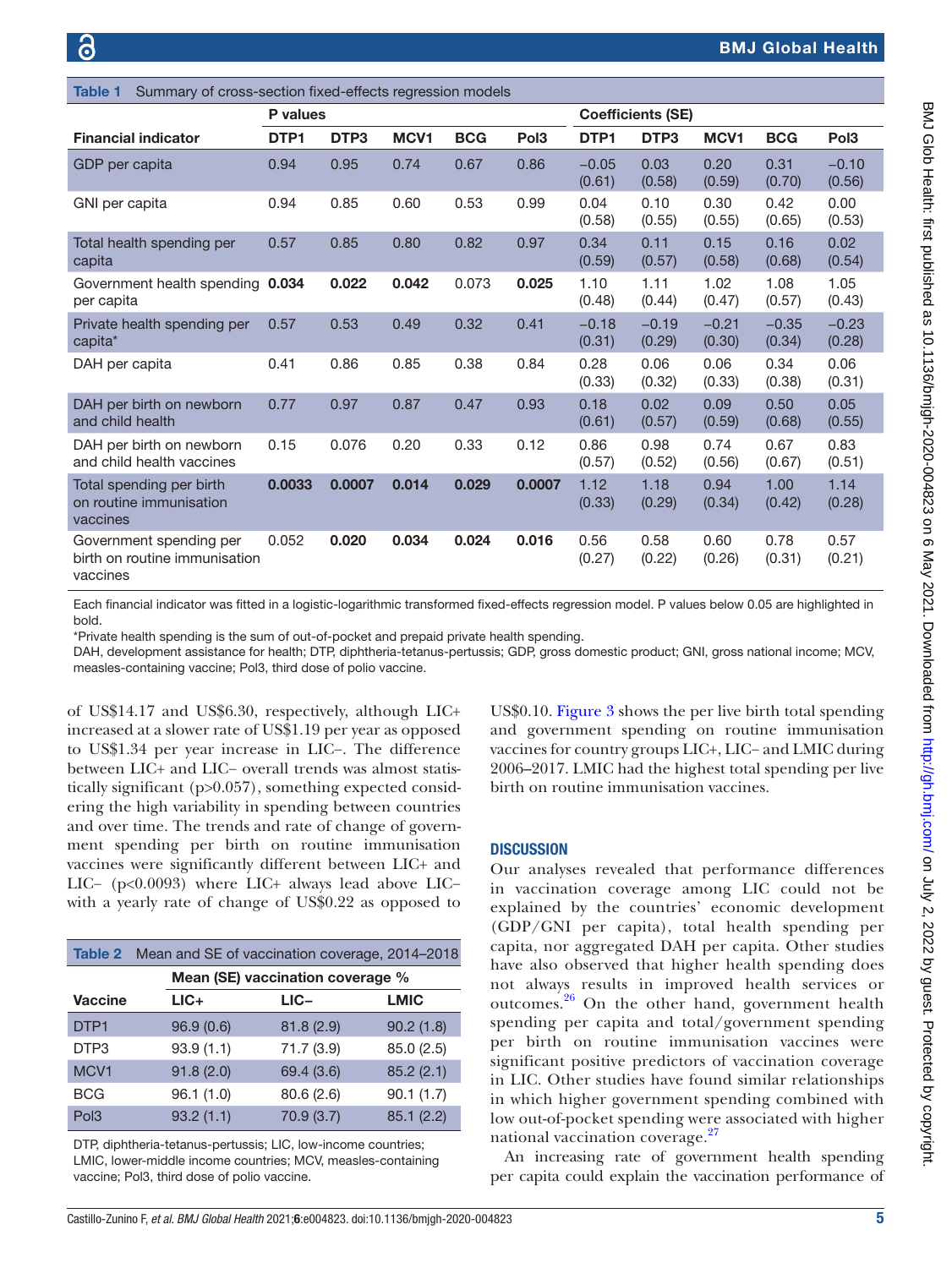| j                        |  |
|--------------------------|--|
|                          |  |
|                          |  |
|                          |  |
| ļ                        |  |
|                          |  |
| $\frac{1}{2}$            |  |
|                          |  |
| $\vdots$                 |  |
| ;<br>;<br>;              |  |
|                          |  |
|                          |  |
|                          |  |
| こところ                     |  |
|                          |  |
|                          |  |
| ŗ                        |  |
|                          |  |
| $\frac{1}{2}$            |  |
| - 1<br>- 1<br>- - - - -  |  |
| )<br>)<br>-              |  |
| J                        |  |
| <br> <br> <br> <br> <br> |  |
|                          |  |
|                          |  |
| ١                        |  |
|                          |  |
|                          |  |
|                          |  |
| Ē<br>h.bmj.              |  |
|                          |  |
|                          |  |
|                          |  |
|                          |  |
| ı                        |  |
| I                        |  |
| ı                        |  |
|                          |  |
| י<br>י<br>l              |  |
|                          |  |
| I<br>l                   |  |
|                          |  |
|                          |  |
|                          |  |
|                          |  |
| I                        |  |
| ١                        |  |
|                          |  |

| Table 3 Summary of financial indicators' rate of change of country groups                                                                                                                                                                                       |               |                        |                          |                |                   |                                           |        |        |        |                           |        |
|-----------------------------------------------------------------------------------------------------------------------------------------------------------------------------------------------------------------------------------------------------------------|---------------|------------------------|--------------------------|----------------|-------------------|-------------------------------------------|--------|--------|--------|---------------------------|--------|
|                                                                                                                                                                                                                                                                 |               | Estimated<br>intercept |                          |                |                   |                                           |        |        |        |                           |        |
|                                                                                                                                                                                                                                                                 |               | coefficients           |                          |                |                   | Estimated slope coefficients and p values |        |        |        | Trend comparison p values |        |
|                                                                                                                                                                                                                                                                 | <b>Year</b>   | t)L                    | $\overline{C}$           | t<br>DE        | $\frac{1}{2}$     |                                           |        |        |        |                           |        |
| Indicator (US\$)                                                                                                                                                                                                                                                | range         | ບັ                     | $a_{\rm oo}^{\rm +0.02}$ | ອີ             | $a_{10} + a_{11}$ | م<br>په                                   | KR     | 2B     |        | KR                        | æ      |
| Government health spending per capita*                                                                                                                                                                                                                          | 2000-<br>2016 | (1.81)<br>6.06         | (2.22)<br>9.14           | (0.05)<br>0.30 | $-0.16$<br>(0.06) | 0.0001                                    | 0.0001 | 0.0001 | 0.0001 | 0.0001                    | 0.0001 |
| DAH per birth on newborn and child health vaccines* 2000-                                                                                                                                                                                                       | 2017          | (3.20)<br>5.32         | (3.92)<br>1.90           | (0.19)<br>1.75 | (0.24)<br>1.59    | 0.50                                      | 0.51   | 0.50   | 0.28   | 0.31                      | 0.30   |
| Total spending per birth on routine immunisation<br>vaccines†                                                                                                                                                                                                   | 2006-<br>2017 | 14.17<br>(2.97)        | (3.79)<br>6.30           | (0.32)<br>1.19 | (0.42)<br>1.34    | 0.72                                      | 0.72   | 0.72   | 0.057  | 0.063                     | 0.068  |
| Government spending per birth on routine<br>immunisation vaccines                                                                                                                                                                                               |               | (0.55)<br>2.32         | (0.68)<br>1.46           | (0.04)<br>0.22 | (0.05)<br>0.10    | 0.0090                                    | 0.0093 | 0.0087 | 0.0021 | 0.0038                    | 0.0033 |
| Each financial indicator was fitted by a linear mixed-effects regression model. The table shows the intercept and slope coefficients of LIC+ ( $\alpha_{\rm co}$ and UC– ( $\alpha_{\rm co}$ + $\alpha_{\rm v_0}$ and $\alpha_{\rm co}+\alpha_{\rm v_1}$ ) with |               |                        |                          |                |                   |                                           |        |        |        |                           |        |

their SE in parentheses.  $\chi^2$ , KR and PB represent the p values of an asymptotic  $\chi^2$  test, a Kenward-Roger approximation for F tests for reduction of mean structure and a parametric bootstrap their SE in parentheses. χ<sup>2</sup>, KR and PB represent the p values of an asymptotic χ<sup>2</sup> test, a Kenward-Roger approximation for F tests for reduction of mean structure and a parametric bootstrap method (10 000 simulations), respectively.<sup>25</sup> There are two types of p values presented: the first corresponds to the significance of the slope coefficient  $\alpha_{i,\tau}$ , that is, if the yearly rate of change<br>of LIC+ is signi of LIC+ is significantly different from the yearly rate of change of LIC−. The second type of p values compare the overall trends of LIC+ and LIC−, that is, it does not refer to the significance of method (10 000 simulations), respectively.<sup>25</sup> There are two types of p values presented: the first corresponds to the significance of the slope coefficient  $\alpha_{1,1}$  that is, if the yearly rate of change a specific coefficient but to the significance of intercept and slope combined. P values below 0.05 are highlighted in bold.

"Constant 2018 US\$.<br>†Constant 2010 US\$. \*Constant 2018 US\$.

<span id="page-5-0"></span>†Constant 2010 US\$.

DAH, development assistance for health; LIC, low-income countries. DAH, development assistance for health; LIC, low-income countries.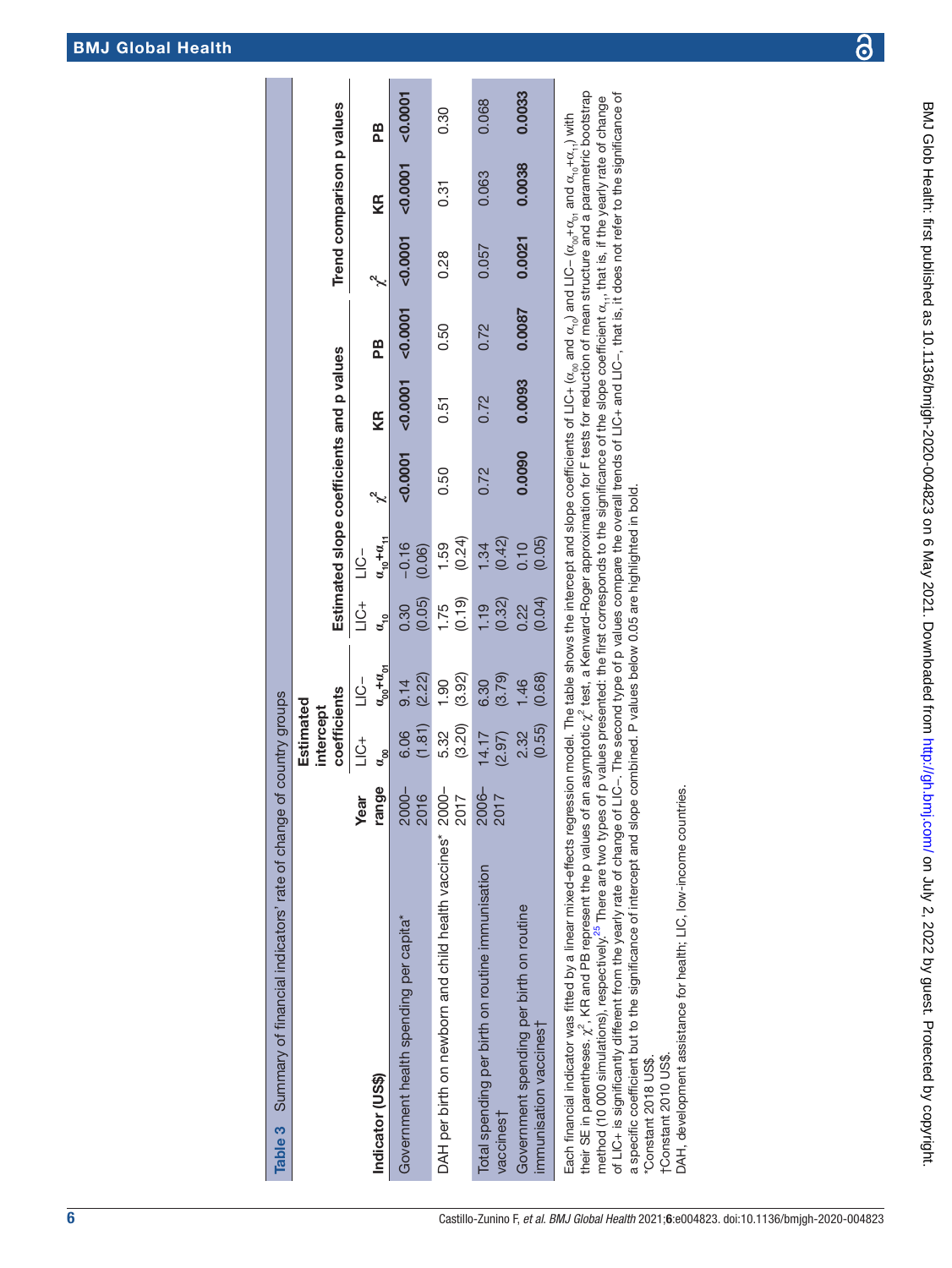



ခြ

<span id="page-6-0"></span>Figure 1 Government health spending per capita of country groups. Data source: IHME1. Indicator is in constant 2018 US\$. The trends of LIC+, LIC− and LMIC were fitted by linear mixed-effects models; note most of LMIC trend was cut off for visibility. CIs of 95% surround LIC+ and LIC− trends and were computed through a parametric bootstrap method for mixed-effects models (10 000 simulations). LIC+ countries (ISO3): Burundi (BDI), Burkina Faso (BFA), Gambia (GMB), Nepal (NPL), Rwanda (RWA), Tajikistan (TJK), Tanzania (TZA) and Uganda (UGA). IHME, Institute for Health Metrics and Evaluation; LIC, low-income countries; LMIC, lower-middle income countries.

LIC+. The government health spending per capita of LIC+ increased over time while it decreased for LIC−; all except one country in LIC+ reached or exceeded the government health spending trend of LIC− by 2016. This finding underscores the importance of government commitment in LIC to improve vaccination coverage, child health and healthcare in general, making vaccines and healthcare accessible to more people. For example, previous research found that the success of Rwanda's vaccine programme was multifactorial, where one of the main factors was a strong and high-level political will.<sup>28</sup> Nepal was the first LIC to have a national newborn strategy, influencing similar strategies in other countries; this was made possible due to political



<span id="page-6-1"></span>Figure 2 DAH per live birth on newborn and child health vaccines of country groups. Data source: IHME2. Indicator is in constant 2018 US\$. The trends of LIC+, LIC− and LMIC were fitted by linear mixed-effects models. CIs of 95% surround LIC+ and LIC− trends and were computed through a parametric bootstrap method for mixed-effects models (10 000 simulations). LIC+ countries (ISO3): Burundi (BDI), Burkina Faso (BFA), Gambia (GMB), Nepal (NPL), Rwanda (RWA), Tajikistan (TJK), Tanzania (TZA) and Uganda (UGA). DAH, development assistance for health; IHME, Institute for Health Metrics and Evaluation; LIC, low-income countries; LMIC, lower-middle income countries.



<span id="page-6-2"></span>Figure 3 Total/government spending per birth on routine immunisation vaccines of country groups. Data source: WU2. Indicators are in constant 2010 US\$. The trends of LIC+, LIC− and LMIC were fitted by linear mixed-effects models; note part of LMIC trend was cut off for visibility. CIs of 95% surround LIC+ and LIC− trends and were computed through a parametric bootstrap method for mixed-effects models (10 000 simulations). LIC+ countries (ISO3): Burundi (BDI), Burkina Faso (BFA), Gambia (GMB), Nepal (NPL), Rwanda (RWA), Tajikistan (TJK), Tanzania (TZA) and Uganda (UGA). LIC, low-income countries; LMIC, lower-middle income countries.

commitment that supported newborn survival.<sup>29</sup>

Both the total and government spending per birth on routine immunisation vaccines were significant predictors of vaccination coverage. This strengthens the idea that government plus DAH investments directly into routine immunisation can improve vaccination coverage. DAH on vaccines also partly explain the difference in vaccination performance between LIC+ and LIC−; although the evidence is less conclusive than for the previously mentioned indicators. LIC+ received slightly more DAH per live birth on newborn and child health vaccines than LIC−, but these trends were not statistically different, possibly in part due to the following two factors: (1) the large variation in DAH on vaccines year-to-year or across the LIC+countries, and (2) DAH funding that was used for purposes different to routine immunisation such as introduction of new vaccines, health system strengthening and supplementary activities. For example, the introductions of the pneumococcal vaccine in Malawi in November  $2011^{30}$ and Nepal in January  $2015<sup>31</sup>$  generated huge spikes of DAH on newborn and child health vaccines that were not aimed towards routine immunisation. As previous studies have suggested, LIC will remain dependent on DAH in the near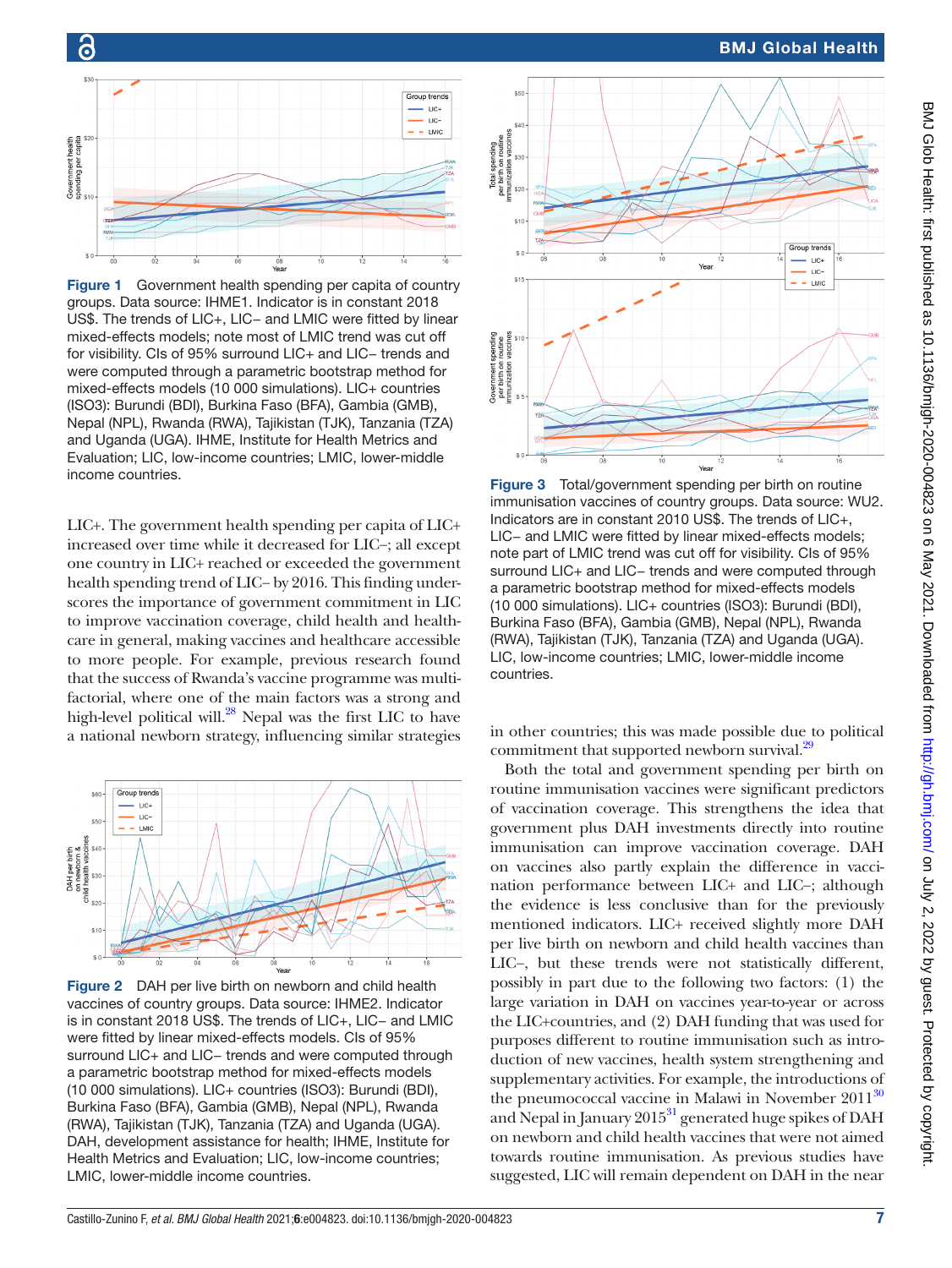future, unless they increase government health spending substantially.<sup>11</sup>

#### **CONCLUSION**

Our analysis suggests that an increasing government health spending per capita—with an increasing government spending per birth on routine immunisation vaccines and DAH on vaccines may have led to an efficient utilisation of healthcare resources and the immunisation success of LIC+. The financial commitment of LIC+ governments was clear as their health spending increased over time, as opposed to LIC− that decreased/stagnated. Government health funds for routine vaccination also increased more rapidly in LIC+ than LIC−. Funders that actively invest into countries or programmes to improve vaccination coverage might want to consider the countries' government health spending levels when making investment decisions. LIC continue to be dependent on DAH to achieve high vaccination coverage and remain far behind in government health spending on vaccines when compared with LMIC.

Twitter Pinar Keskinocak [@PKeskinocak,](https://twitter.com/PKeskinocak) Dima Nazzal [@dimanazzal](https://twitter.com/dimanazzal) and Matthew C Freeman [@MatthewCFreeman](https://twitter.com/MatthewCFreeman)

Acknowledgements The authors would like to thank Kyra Hester, Robert Bednarczyk, David E. Phillips, Gloria Ikilezi, Anna Rapp and Yajun Mei for feedback and discussion that helped with the content and exploration of this document.

Contributors The study was conceived by PK, DN and MCF. FC-Z, in collaboration with PK and DN, did the analysis and wrote the first draft. All authors contributed to the outline and revisions of the manuscript. MCF was the principal investigator of the Bill & Melinda Gates Foundation-funded research, and PK was one of the lead investigators.

Funding This work was supported by the Bill & Melinda Gates Foundation (OPP1195041). This research has also been supported in part by the William W. George endowment and the following benefactors at Georgia Tech: Andrea Laliberte, Joseph C. Mello, Richard E. & Charlene Zalesky, and Claudia & Paul Raines.

Competing interests None declared.

Patient consent for publication Not required.

Provenance and peer review Not commissioned; externally peer reviewed.

Data availability statement Data are available from public, open access repositories. WHO-UNICEF. WHO and UNICEF estimates of national infant immunisation coverage, 2019. [https://data.unicef.org/resources/dataset/](https://data.unicef.org/resources/dataset/immunization) [immunization](https://data.unicef.org/resources/dataset/immunization). World Bank. World development indicators, 2019. [https://data.](https://data.worldbank.org) [worldbank.org.](https://data.worldbank.org) IHME. Global health spending 1995–2016, 2019. [http://ghdx.](http://ghdx.healthdata.org/record/ihme-data/global-health-spending-1995-2016) [healthdata.org/record/ihme-data/global-health-spending-1995-2016.](http://ghdx.healthdata.org/record/ihme-data/global-health-spending-1995-2016) IHME. Development assistance for health database 1990–2018, 2019. [http://ghdx.](http://ghdx.healthdata.org/record/ihme-data/development-assistance-health-database-1990-2018) [healthdata.org/record/ihme-data/development-assistance-health-database-1990-](http://ghdx.healthdata.org/record/ihme-data/development-assistance-health-database-1990-2018) [2018.](http://ghdx.healthdata.org/record/ihme-data/development-assistance-health-database-1990-2018) WHO-UNICEF. WHO-UNICEF joint reporting form: immunisation financing indicators, 2019. [https://www.who.int/immunization/programmes\\_systems/](https://www.who.int/immunization/programmes_systems/financing/data_indicators/en) [financing/data\\_indicators/en](https://www.who.int/immunization/programmes_systems/financing/data_indicators/en)

Supplemental material This content has been supplied by the author(s). It has not been vetted by BMJ Publishing Group Limited (BMJ) and may not have been peer-reviewed. Any opinions or recommendations discussed are solely those of the author(s) and are not endorsed by BMJ. BMJ disclaims all liability and responsibility arising from any reliance placed on the content. Where the content includes any translated material, BMJ does not warrant the accuracy and reliability of the translations (including but not limited to local regulations, clinical guidelines, terminology, drug names and drug dosages), and is not responsible for any error and/or omissions arising from translation and adaptation or otherwise.

Open access This is an open access article distributed in accordance with the Creative Commons Attribution 4.0 Unported (CC BY 4.0) license, which permits others to copy, redistribute, remix, transform and build upon this work for any purpose, provided the original work is properly cited, a link to the licence is given, and indication of whether changes were made. See: [https://creativecommons.org/](https://creativecommons.org/licenses/by/4.0/) [licenses/by/4.0/](https://creativecommons.org/licenses/by/4.0/).

#### ORCID iDs

Francisco Castillo-Zunino<http://orcid.org/0000-0003-0679-5281> Pinar Keskinocak <http://orcid.org/0000-0003-2686-546X> Matthew C Freeman <http://orcid.org/0000-0002-1517-2572>

#### **REFERENCES**

- <span id="page-7-0"></span>1 Ozawa S, Mirelman A, Stack ML, *et al*. Cost-effectiveness and economic benefits of vaccines in low- and middle-income countries: a systematic review. *[Vaccine](http://dx.doi.org/10.1016/j.vaccine.2012.10.103)* 2012;31:96–108.
- <span id="page-7-1"></span>2 Ozawa S, Clark S, Portnoy A, *et al*. Return on investment from childhood immunization in low- and middle-income countries, 2011–20. *[Health Aff](http://dx.doi.org/10.1377/hlthaff.2015.1086)* 2016;35:199–207.
- <span id="page-7-2"></span>3 Duclos P, Okwo-Bele J-M, Gacic-Dobo M, *et al*. Global immunization: status, progress, challenges and future. *[BMC Int](http://dx.doi.org/10.1186/1472-698X-9-S1-S2)  [Health Hum Rights](http://dx.doi.org/10.1186/1472-698X-9-S1-S2)* 2009;9 Suppl 1:S2.
- <span id="page-7-3"></span>4 Lu C, Michaud CM, Gakidou E, *et al*. Effect of the global alliance for vaccines and immunisation on diphtheria, tetanus, and pertussis vaccine coverage: an independent assessment. *[Lancet](http://dx.doi.org/10.1016/S0140-6736(06)69337-9)* 2006;368:1088–95.
- <span id="page-7-4"></span>5 Gavi. 2021–25 investment opportunity: Executive summary, 2016. Available: [https://www.gavi.org/sites/default/files/publications/](https://www.gavi.org/sites/default/files/publications/2021-2025-Gavi-Investment-Opportunity-Executive-summary.pdf) [2021-2025-Gavi-Investment-Opportunity-Executive-summary.pdf](https://www.gavi.org/sites/default/files/publications/2021-2025-Gavi-Investment-Opportunity-Executive-summary.pdf)  [Accessed 27 Jan 2020].
- <span id="page-7-5"></span>6 WHO. Global vaccine action plan 2011–20, 2013. Available: [https://](https://www.who.int/publications/i/item/global-vaccine-action-plan-2011-2020) [www.who.int/publications/i/item/global-vaccine-action-plan-2011-](https://www.who.int/publications/i/item/global-vaccine-action-plan-2011-2020) [2020](https://www.who.int/publications/i/item/global-vaccine-action-plan-2011-2020) [Accessed 27 Jan 2020].
- <span id="page-7-6"></span>7 Peck M, Gacic-Dobo M, Diallo MS, *et al*. Global routine vaccination coverage, 2018. *[MMWR Morb Mortal Wkly Rep](http://dx.doi.org/10.15585/mmwr.mm6842a1)* 2019;68:937–42.
- <span id="page-7-7"></span>8 IHME. Global health spending 1995–2016, 2019. Available: [http://](http://ghdx.healthdata.org/record/ihme-data/global-health-spending-1995-2016) [ghdx.healthdata.org/record/ihme-data/global-health-spending-1995-](http://ghdx.healthdata.org/record/ihme-data/global-health-spending-1995-2016) [2016](http://ghdx.healthdata.org/record/ihme-data/global-health-spending-1995-2016) [Accessed 27 Jan 2020].
- <span id="page-7-15"></span>9 IHME. Development assistance for health database 1990–2018, 2019. Available: [http://ghdx.healthdata.org/record/ihme-data/](http://ghdx.healthdata.org/record/ihme-data/development-assistance-health-database-1990-2018) [development-assistance-health-database-1990-2018](http://ghdx.healthdata.org/record/ihme-data/development-assistance-health-database-1990-2018) [Accessed 27 Jan 2020].
- <span id="page-7-16"></span>10 WHO-UNICEF. WHO-UNICEF joint reporting form: immunization financing indicators, 2019. Available: [https://www.who.int/](https://www.who.int/immunization/programmes_systems/financing/data_indicators/en/) [immunization/programmes\\_systems/financing/data\\_indicators/en/](https://www.who.int/immunization/programmes_systems/financing/data_indicators/en/) [Accessed 27 Jan 2020].
- <span id="page-7-8"></span>11 Chang AY, Cowling K, Micah AE, *et al*. Past, present, and future of global health financing: a review of development assistance, government, out-of-pocket, and other private spending on health for 195 countries, 1995-2050. *[Lancet](http://dx.doi.org/10.1016/S0140-6736(19)30841-4)* 2019;393:2233–60.
- 12 Ravishankar N, Gubbins P, Cooley RJ, *et al*. Financing of global health: tracking development assistance for health from 1990 to 2007. *[Lancet](http://dx.doi.org/10.1016/S0140-6736(09)60881-3)* 2009;373:2113–24.
- <span id="page-7-9"></span>13 Zuur AF, Ieno EN, Walker NJ. Mixed effects modelling for nested data. In: *Mixed effects models and extensions in ecology with R*. New York, NY: Springer, 2009: 101–42.
- <span id="page-7-10"></span>14 WHO-UNICEF. Who and UNICEF estimates of national infant immunization coverage, 2019. Available: [https://data.unicef.org/](https://data.unicef.org/resources/dataset/immunization/) [resources/dataset/immunization/](https://data.unicef.org/resources/dataset/immunization/) [Accessed 27 Jan 2020].
- <span id="page-7-11"></span>15 Keja K, Chan C, Hayden G. Expanded programme on immunization. *World health statistics quarterly*. *Rapport trimestriel de statistiques sanitaires mondiales* 1988;41:59–63.
- <span id="page-7-12"></span>16 Brown DW, Burton A, Gacic-Dobo M. An introduction to the grade of confidence used to characterize uncertainty around the who and UNICEF estimates of national immunization coverage. *[Open Public](http://dx.doi.org/10.2174/1874944501306010073)  [Health J](http://dx.doi.org/10.2174/1874944501306010073)* 2013;6:73–6.
- <span id="page-7-13"></span>17 World Bank. World development indicators, 2019. Available: [https://](https://data.worldbank.org) [data.worldbank.org](https://data.worldbank.org) [Accessed 03 Mar 2021].
- <span id="page-7-14"></span>18 United Nations Development Programme. Human development reports, 2020. Available: <http://hdr.undp.org/en/data> [Accessed 03 Mar 2021].
- <span id="page-7-17"></span>19 Gavi. 2016–20 strategy indicator definitions, 2016. Available: [https://](https://www.gavi.org/library/gavi-documents/strategy/gavi-2016-2020-strategy-indicator-definitions/) [www.gavi.org/library/gavi-documents/strategy/gavi-2016-2020](https://www.gavi.org/library/gavi-documents/strategy/gavi-2016-2020-strategy-indicator-definitions/) [strategy-indicator-definitions/](https://www.gavi.org/library/gavi-documents/strategy/gavi-2016-2020-strategy-indicator-definitions/) [Accessed 27 Jan 2020].
- <span id="page-7-18"></span>20 Gavi. Annual progress report, 2018. Available: [https://www.gavi.org/](https://www.gavi.org/news/document-library/gavi-progress-report-2018) [news/document-library/gavi-progress-report-2018](https://www.gavi.org/news/document-library/gavi-progress-report-2018) [Accessed 03 Mar 2021].
- <span id="page-7-19"></span>21 Anand S, Bärnighausen T. Health workers and vaccination coverage in developing countries: an econometric analysis. *[Lancet](http://dx.doi.org/10.1016/S0140-6736(07)60599-6)* 2007;369:1277–85.
- 22 Streatfield K, Singarimbun M, Diamond I. Maternal education and child immunization. *[Demography](http://dx.doi.org/10.2307/2061378)* 1990;27:447–55.